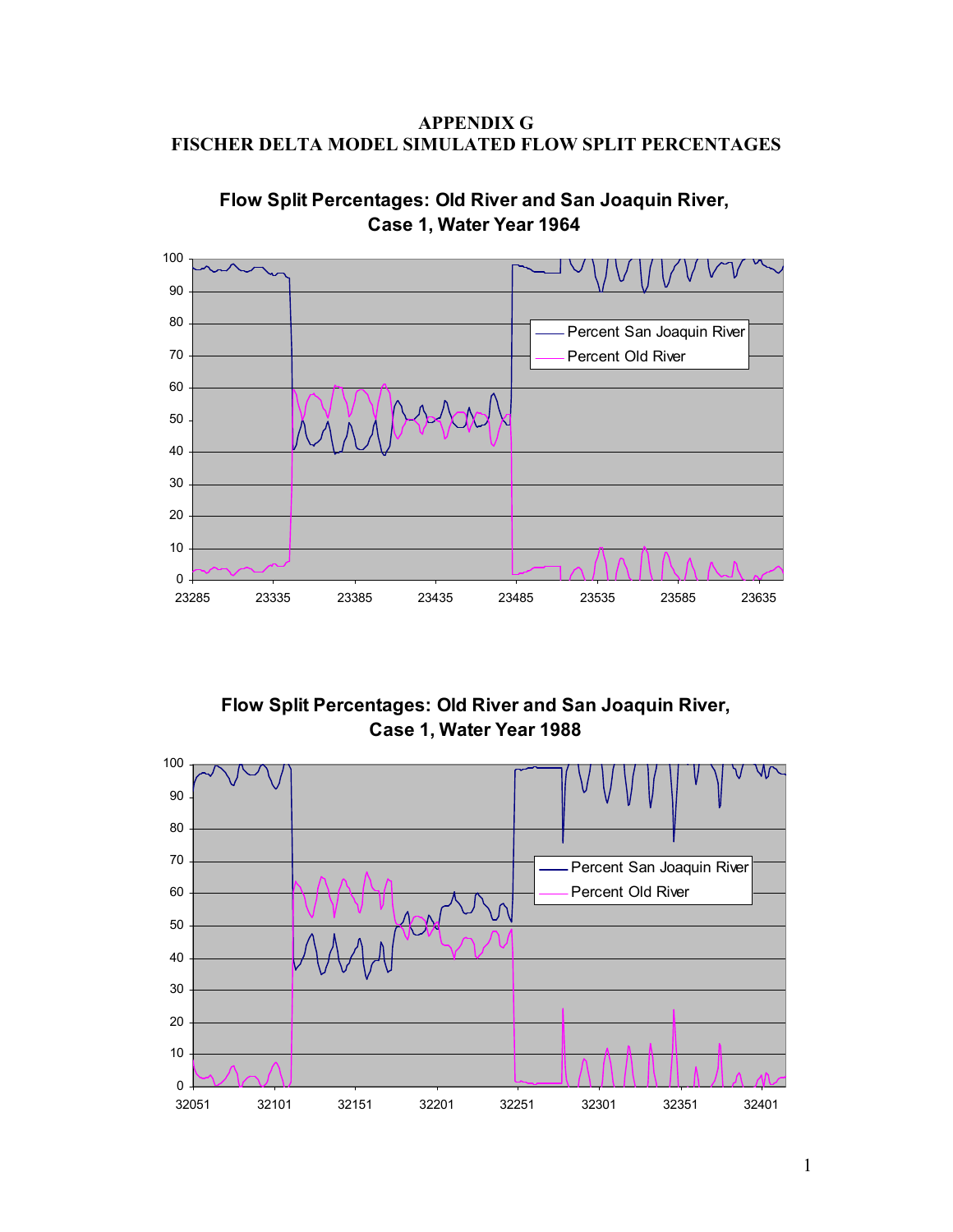

## Flow Split Percentages: Old River and San Joaquin River, Case 1 SDIP, Water Year 1964

Flow Split Percentages: Old River and San Joaquin River, Case 1 SDIP, Water Year 1988